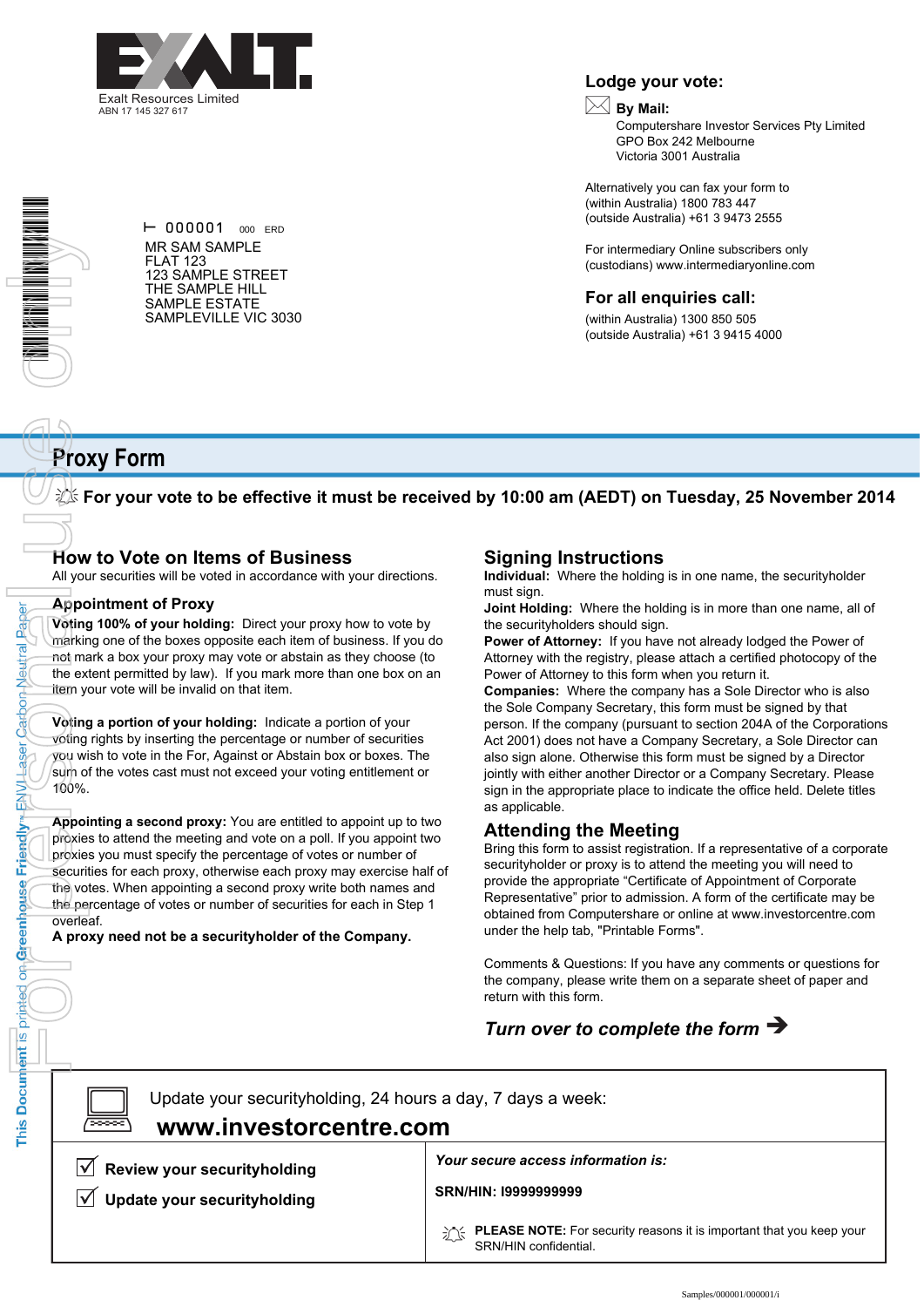| <b>FLAT 123</b>                          | <b>MR SAM SAMPLE</b><br><b>123 SAMPLE STREET</b><br>THE SAMPLE HILL<br>SAMPLE ESTATE<br>SAMPLEVILLE VIC 3030                                                                                                                                                                                                                                                                                                                                                                                                                                                                                                                                                                                                                                    |                                               | Change of address. If incorrect,<br>mark this box and make the<br>correction in the space to the left.<br>Securityholders sponsored by a<br>broker (reference number |                                                        |                                                                                                                              |          |  |  |  |  |  |
|------------------------------------------|-------------------------------------------------------------------------------------------------------------------------------------------------------------------------------------------------------------------------------------------------------------------------------------------------------------------------------------------------------------------------------------------------------------------------------------------------------------------------------------------------------------------------------------------------------------------------------------------------------------------------------------------------------------------------------------------------------------------------------------------------|-----------------------------------------------|----------------------------------------------------------------------------------------------------------------------------------------------------------------------|--------------------------------------------------------|------------------------------------------------------------------------------------------------------------------------------|----------|--|--|--|--|--|
|                                          |                                                                                                                                                                                                                                                                                                                                                                                                                                                                                                                                                                                                                                                                                                                                                 |                                               | commences with 'X') should advise<br>your broker of any changes.                                                                                                     |                                                        | I 9999999999                                                                                                                 | I ND     |  |  |  |  |  |
|                                          | <b>Proxy Form</b>                                                                                                                                                                                                                                                                                                                                                                                                                                                                                                                                                                                                                                                                                                                               |                                               |                                                                                                                                                                      | Please mark $ \mathbf{X} $ to indicate your directions |                                                                                                                              |          |  |  |  |  |  |
| <b>STEP1</b>                             |                                                                                                                                                                                                                                                                                                                                                                                                                                                                                                                                                                                                                                                                                                                                                 | <b>Appoint a Proxy to Vote on Your Behalf</b> |                                                                                                                                                                      |                                                        |                                                                                                                              | XX       |  |  |  |  |  |
|                                          | I/We being a member/s of Exalt Resources Limited hereby appoint                                                                                                                                                                                                                                                                                                                                                                                                                                                                                                                                                                                                                                                                                 |                                               |                                                                                                                                                                      |                                                        |                                                                                                                              |          |  |  |  |  |  |
|                                          | the Chairman<br>$OR$<br>of the Meeting                                                                                                                                                                                                                                                                                                                                                                                                                                                                                                                                                                                                                                                                                                          |                                               |                                                                                                                                                                      |                                                        | in FLEASE NOTE: Leave this box blank if<br>you have selected the Chairman of the<br>Meeting. Do not insert your own name(s). |          |  |  |  |  |  |
|                                          | or failing the individual or body corporate named, or if no individual or body corporate is named, the Chairman of the Meeting, as my/our proxy<br>to act generally at the Meeting on my/our behalf and to vote in accordance with the following directions (or if no directions have been given, and<br>to the extent permitted by law, as the proxy sees fit) at the Annual General Meeting of Exalt Resources Limited to be held on Thursday, 27<br>November 2014, at 10:00 am (AEDT) at Gateway Tower, Level 36, 1 Macquarie Place, Sydney, NSW 2000 and at any adjournment or<br>postponement of that Meeting.                                                                                                                             |                                               |                                                                                                                                                                      |                                                        |                                                                                                                              |          |  |  |  |  |  |
| $$$ fep 2                                | Chairman authorised to exercise undirected proxies on remuneration related resolutions: Where I/we have appointed the Chairman of<br>the Meeting as my/our proxy (or the Chairman becomes my/our proxy by default), I/we expressly authorise the Chairman to exercise my/our<br>proxy on Item 1 (except where I/we have indicated a different voting intention below) even though Item 1 is connected directly or indirectly with<br>the remuneration of a member of key management personnel, which includes the Chairman.<br>Important Note: If the Chairman of the Meeting is (or becomes) your proxy you can direct the Chairman to vote for or against or abstain from<br>voting on Item 1 by marking the appropriate box in step 2 below. |                                               | in its PLEASE NOTE: If you mark the Abstain box for an item, you are directing your proxy not to vote on your                                                        |                                                        |                                                                                                                              |          |  |  |  |  |  |
|                                          | <b>Items of Business</b>                                                                                                                                                                                                                                                                                                                                                                                                                                                                                                                                                                                                                                                                                                                        |                                               | behalf on a show of hands or a poll and your votes will not be counted in computing the required majority.                                                           |                                                        | 60 <sub>q</sub>                                                                                                              | Algérain |  |  |  |  |  |
|                                          | Adoption of Directors' Remuneration Report<br>1                                                                                                                                                                                                                                                                                                                                                                                                                                                                                                                                                                                                                                                                                                 |                                               |                                                                                                                                                                      |                                                        |                                                                                                                              |          |  |  |  |  |  |
|                                          | Election of Director (Mr Peter Bennetto)<br>2                                                                                                                                                                                                                                                                                                                                                                                                                                                                                                                                                                                                                                                                                                   |                                               |                                                                                                                                                                      |                                                        |                                                                                                                              |          |  |  |  |  |  |
|                                          | Re-election of Director (Mr Peter Dykes)<br>3                                                                                                                                                                                                                                                                                                                                                                                                                                                                                                                                                                                                                                                                                                   |                                               |                                                                                                                                                                      |                                                        |                                                                                                                              |          |  |  |  |  |  |
|                                          | Ratification of prior Share Issue Placement for purpose of listing Rule 7.4: Re-set of 15% Threshold<br>4                                                                                                                                                                                                                                                                                                                                                                                                                                                                                                                                                                                                                                       |                                               |                                                                                                                                                                      |                                                        |                                                                                                                              |          |  |  |  |  |  |
|                                          | Issues of Securities under Incentive Option Scheme<br>5                                                                                                                                                                                                                                                                                                                                                                                                                                                                                                                                                                                                                                                                                         |                                               |                                                                                                                                                                      |                                                        |                                                                                                                              |          |  |  |  |  |  |
|                                          | Issue of Shares to Mr Shane Hartwig in Lieu of Director Fees<br>6                                                                                                                                                                                                                                                                                                                                                                                                                                                                                                                                                                                                                                                                               |                                               |                                                                                                                                                                      |                                                        |                                                                                                                              |          |  |  |  |  |  |
|                                          | 7<br>Issue of Shares to Mr Peter Bennetto in Lieu of Director Fees                                                                                                                                                                                                                                                                                                                                                                                                                                                                                                                                                                                                                                                                              |                                               |                                                                                                                                                                      |                                                        |                                                                                                                              |          |  |  |  |  |  |
|                                          | Issue of Shares to Mr Peter Dykes in Lieu of Director Fees<br>8                                                                                                                                                                                                                                                                                                                                                                                                                                                                                                                                                                                                                                                                                 |                                               |                                                                                                                                                                      |                                                        |                                                                                                                              |          |  |  |  |  |  |
|                                          | Approval of 10% placement facility<br>9                                                                                                                                                                                                                                                                                                                                                                                                                                                                                                                                                                                                                                                                                                         |                                               |                                                                                                                                                                      |                                                        |                                                                                                                              |          |  |  |  |  |  |
|                                          |                                                                                                                                                                                                                                                                                                                                                                                                                                                                                                                                                                                                                                                                                                                                                 |                                               |                                                                                                                                                                      |                                                        |                                                                                                                              |          |  |  |  |  |  |
|                                          | The Chairman of the Meeting intends to vote undirected proxies in favour of each item of business. In exceptional circumstances, the Chairman of the Meeting may<br>change his/her voting intention on any resolution, in which case an ASX announcement will be made.                                                                                                                                                                                                                                                                                                                                                                                                                                                                          |                                               |                                                                                                                                                                      |                                                        |                                                                                                                              |          |  |  |  |  |  |
|                                          | SIGN                                                                                                                                                                                                                                                                                                                                                                                                                                                                                                                                                                                                                                                                                                                                            |                                               | Signature of Securityholder(s) This section must be completed.                                                                                                       |                                                        |                                                                                                                              |          |  |  |  |  |  |
|                                          | Individual or Securityholder 1                                                                                                                                                                                                                                                                                                                                                                                                                                                                                                                                                                                                                                                                                                                  | <b>Securityholder 2</b>                       |                                                                                                                                                                      | Securityholder 3                                       |                                                                                                                              |          |  |  |  |  |  |
| Sole Director and Sole Company Secretary |                                                                                                                                                                                                                                                                                                                                                                                                                                                                                                                                                                                                                                                                                                                                                 | <b>Director</b>                               |                                                                                                                                                                      |                                                        | Director/Company Secretary                                                                                                   |          |  |  |  |  |  |
|                                          | Contact<br>Name                                                                                                                                                                                                                                                                                                                                                                                                                                                                                                                                                                                                                                                                                                                                 |                                               | Contact<br><b>Daytime</b><br><b>Telephone</b>                                                                                                                        |                                                        | Date                                                                                                                         | I        |  |  |  |  |  |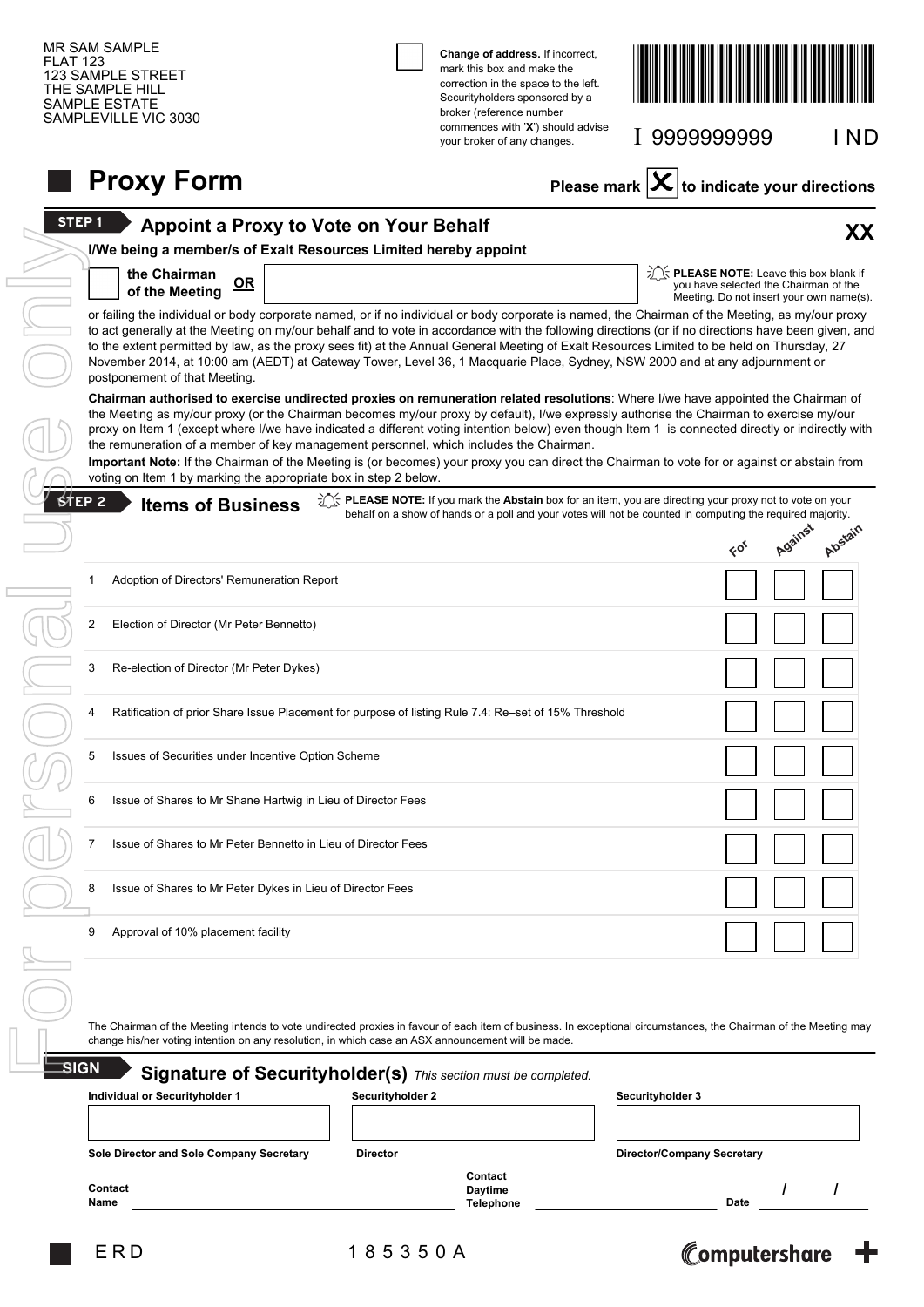

**Lodge your vote:**

## **By Mail:**

Computershare Investor Services Pty Limited GPO Box 242 Melbourne Victoria 3001 Australia

Alternatively you can fax your form to (within Australia) 1800 783 447 (outside Australia) +61 3 9473 2555

For intermediary Online subscribers only (custodians) www.intermediaryonline.com

#### **For all enquiries call:**

(within Australia) 1300 850 505 (outside Australia) +61 3 9415 4000

#### $\vdash$  000002 000 ERDRM MR RETURN SAMPLE 123 SAMPLE STREET SAMPLE SURBURB SAMPLETOWN VIC 3030

# **Proxy Form**

**For your vote to be effective it must be received by 10:00 am (AEDT) on Tuesday, 25 November 2014**

## **How to Vote on Items of Business**

All your securities will be voted in accordance with your directions.

#### **Appointment of Proxy**

Paper

**Carbon Neutral** 

Laser

ENVIL

Friendly

on Greenhouse

This Document is printed

**Voting 100% of your holding:** Direct your proxy how to vote by marking one of the boxes opposite each item of business. If you do not mark a box your proxy may vote or abstain as they choose (to the extent permitted by law). If you mark more than one box on an item your vote will be invalid on that item.

**Voting a portion of your holding:** Indicate a portion of your voting rights by inserting the percentage or number of securities you wish to vote in the For, Against or Abstain box or boxes. The sum of the votes cast must not exceed your voting entitlement or 100%.

**Appointing a second proxy:** You are entitled to appoint up to two proxies to attend the meeting and vote on a poll. If you appoint two proxies you must specify the percentage of votes or number of securities for each proxy, otherwise each proxy may exercise half of the votes. When appointing a second proxy write both names and the percentage of votes or number of securities for each in Step 1 overleaf. The prior of the control by the Catoon Apple of the Record of the Record of the Record of the Record of the Record of the Record of the Record of the Record of the Record of the Record of the Record of the Record of the Re

**A proxy need not be a securityholder of the Company.**

## **Signing Instructions**

**Individual:** Where the holding is in one name, the securityholder must sign.

**Joint Holding:** Where the holding is in more than one name, all of the securityholders should sign.

**Power of Attorney:** If you have not already lodged the Power of Attorney with the registry, please attach a certified photocopy of the Power of Attorney to this form when you return it.

**Companies:** Where the company has a Sole Director who is also the Sole Company Secretary, this form must be signed by that person. If the company (pursuant to section 204A of the Corporations Act 2001) does not have a Company Secretary, a Sole Director can also sign alone. Otherwise this form must be signed by a Director jointly with either another Director or a Company Secretary. Please sign in the appropriate place to indicate the office held. Delete titles as applicable.

## **Attending the Meeting**

Bring this form to assist registration. If a representative of a corporate securityholder or proxy is to attend the meeting you will need to provide the appropriate "Certificate of Appointment of Corporate Representative" prior to admission. A form of the certificate may be obtained from Computershare or online at www.investorcentre.com under the help tab, "Printable Forms".

Comments & Questions: If you have any comments or questions for the company, please write them on a separate sheet of paper and return with this form.

## *Turn over to complete the form*

 $\boxed{\square}$ 

Update your securityholding, 24 hours a day, 7 days a week:  **www.investorcentre.com**

 $\sqrt{\phantom{a}}$  Review your securityholding

**Update your securityholding**

*Your secure access information is:*

**PLEASE NOTE:** For security reasons it is important that you keep your SRN/HIN confidential.